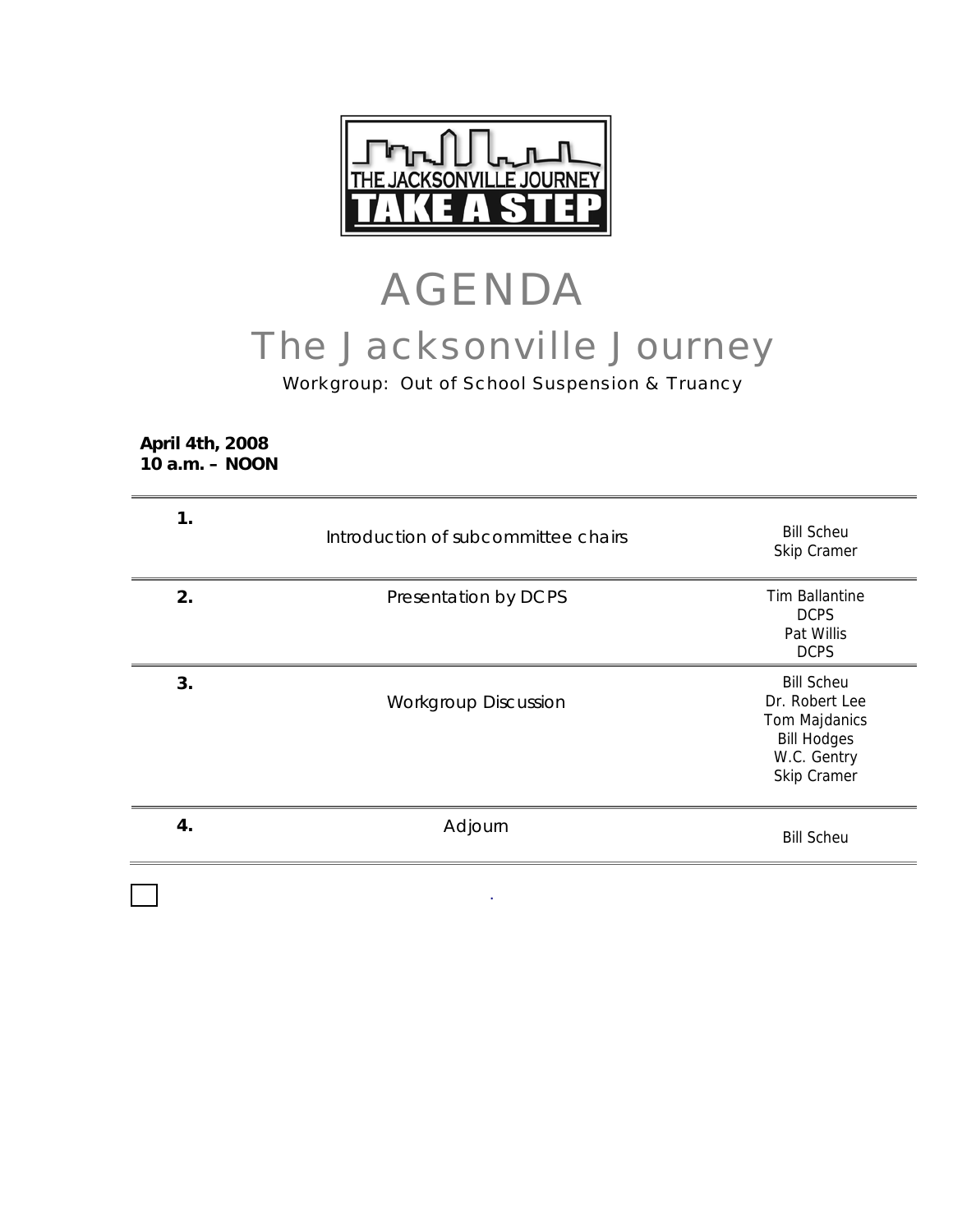

# **City of Jacksonville – The Jacksonville Journey**

**Education, Truancy, Dropout & Literacy Subcommittee** 

# **MINUTES**

**OF**

# **EDUCATION SUB-COMMITTEE**

# **OUT-OF-SCHOOL SUSPENSION AND TRUANCY WORKGROUP**

April 4, 2008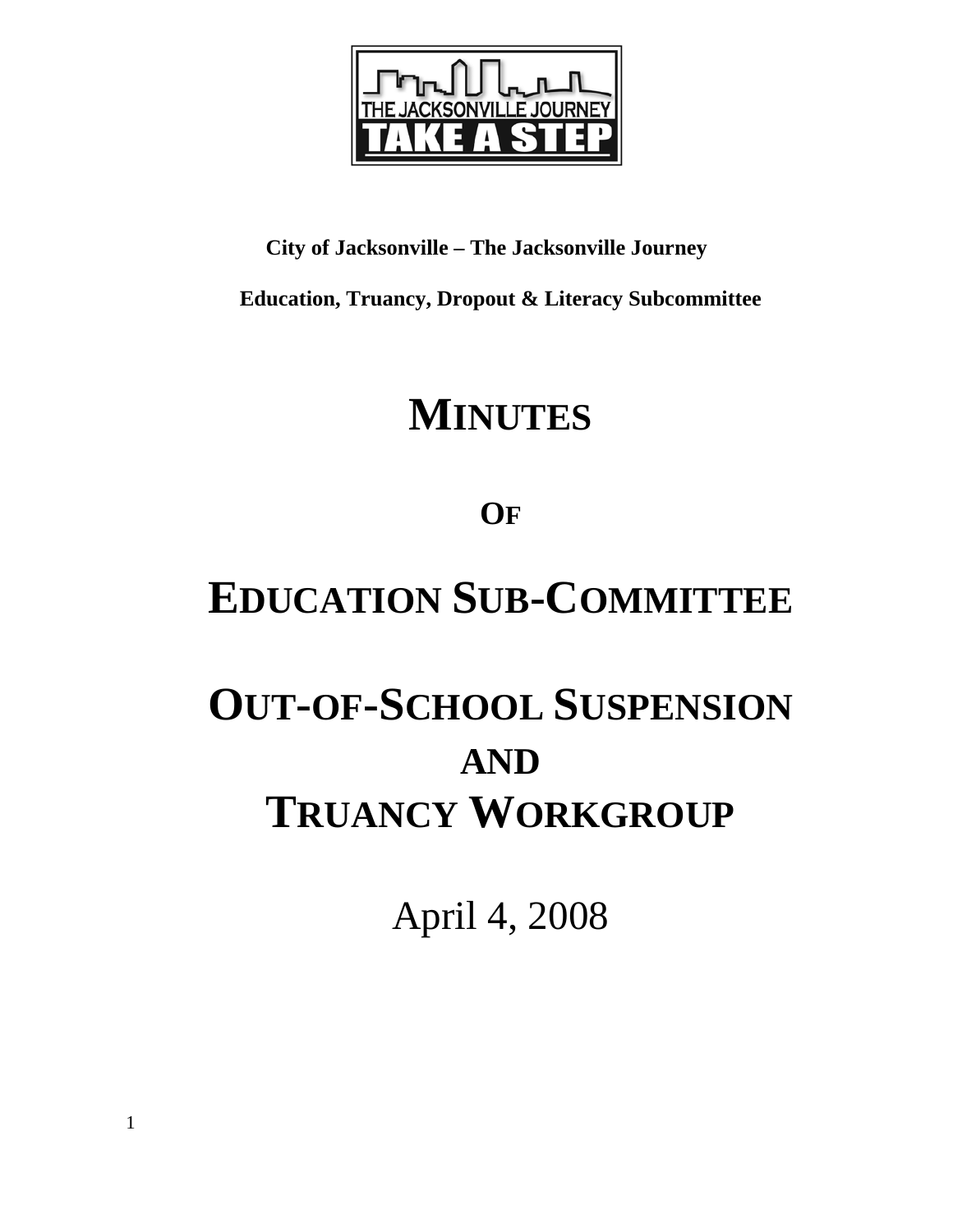## **The Jacksonville Journey – Education**

## **Education Sub-Committee**

## **Out-of-School Suspension & Truancy Workgroup**

## **April 4, 2008**

### **10:00 a.m.**

**PROCEEDINGS before the Jacksonville Journey – Education Sub-Committee, Out-of-School Suspension and Truancy Workgroup taken on**  Friday, April 4, 2008, Edward Ball Building, 8<sup>th</sup> Floor, Room 825 -**214 N. Hogan Street, Jacksonville, Duval County, Florida commencing at approximately 10:00 a.m.** 

 **Out-of-School Suspension & Truancy Workgroup** 

**Bill Scheu, Workgroup Chair W.C. Gentry, Workgroup Sub-Chair Skip Cramer, Member Bill Hodges, Member Dr. Robert Lee, Member Tom Majdanics, Member**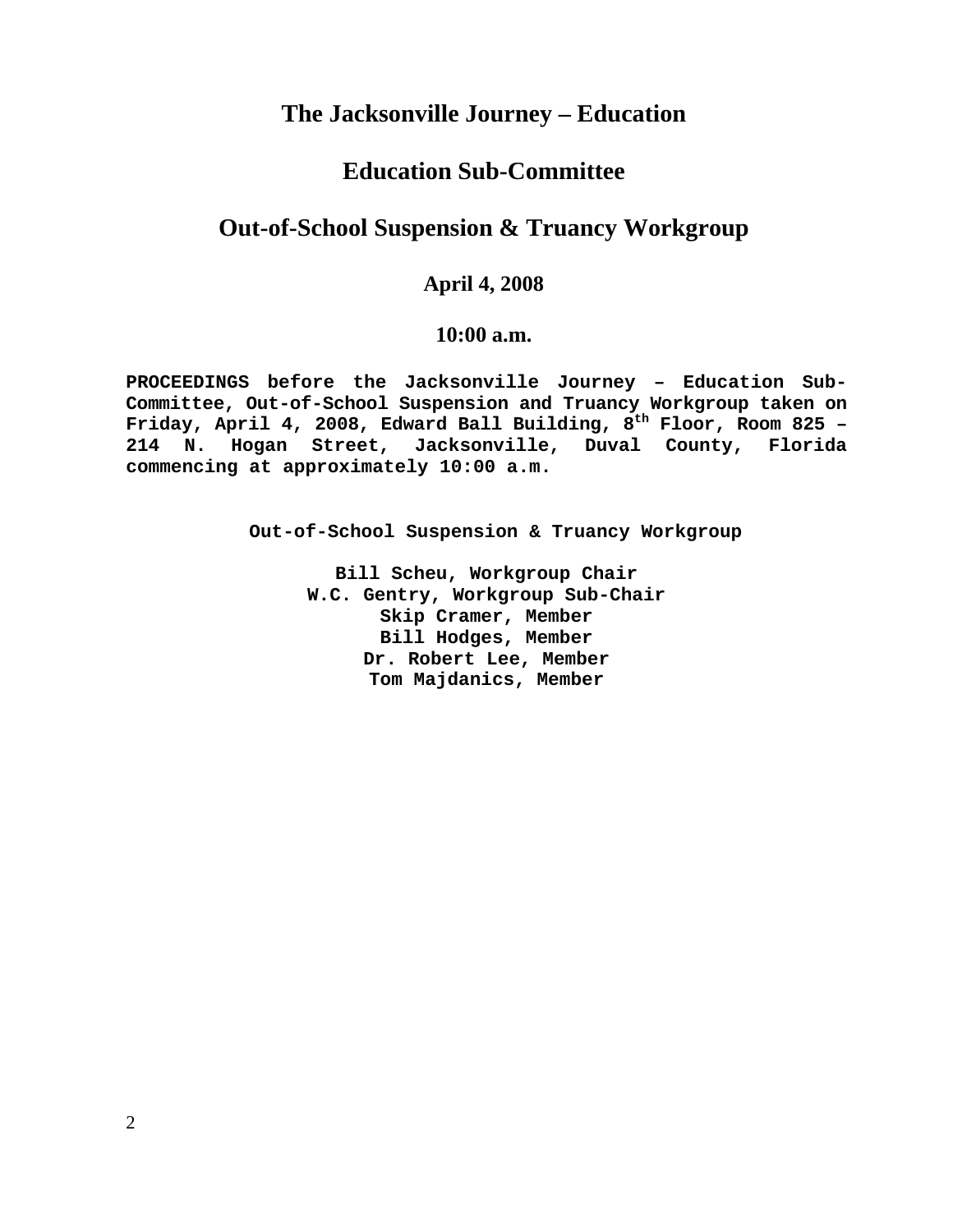### **APPEARANCES**

#### **COMMITTEE CHAIRS & MEMBERS:**

Bill Scheu, Workgroup Chair W.C. Gentry, Workgroup Sub-Chair Skip Cramer, Member Bill Hodges, Member Dr. Robert Lee, Member Tom Majdanics, Member

### **STAFF:**

Renee Brust Alice Checorski

### **OTHERS PRESENT:**

Councilman Don Redman, District 4 Tim Ballantine, DCPS Pat Willis, DCPS Paul Soares, DCPS Kathy Graw, JPL

#### **PROCEEDINGS**

April 4, 2008 - 10:00 a.m.

Education Sub-Committee, Out-of-School Suspension and Truancy

Workgroup

**Call to Order and Comments.** The meeting was called to order at

10:00 a.m.

#### **1.Purpose of Meeting.**

The purpose of this meeting is to address the following:

"Is there an opportunity here to consolidate our efforts with truancy and out-of-school suspensions?"

### **2. Discussion.**

W.C. Gentry stated that all of us on the *Journey* were shocked with the number of truants in the Duval County Public School system. When the Education Sub-committee presented to the Steering Committee, they asked what do we want to do with all of these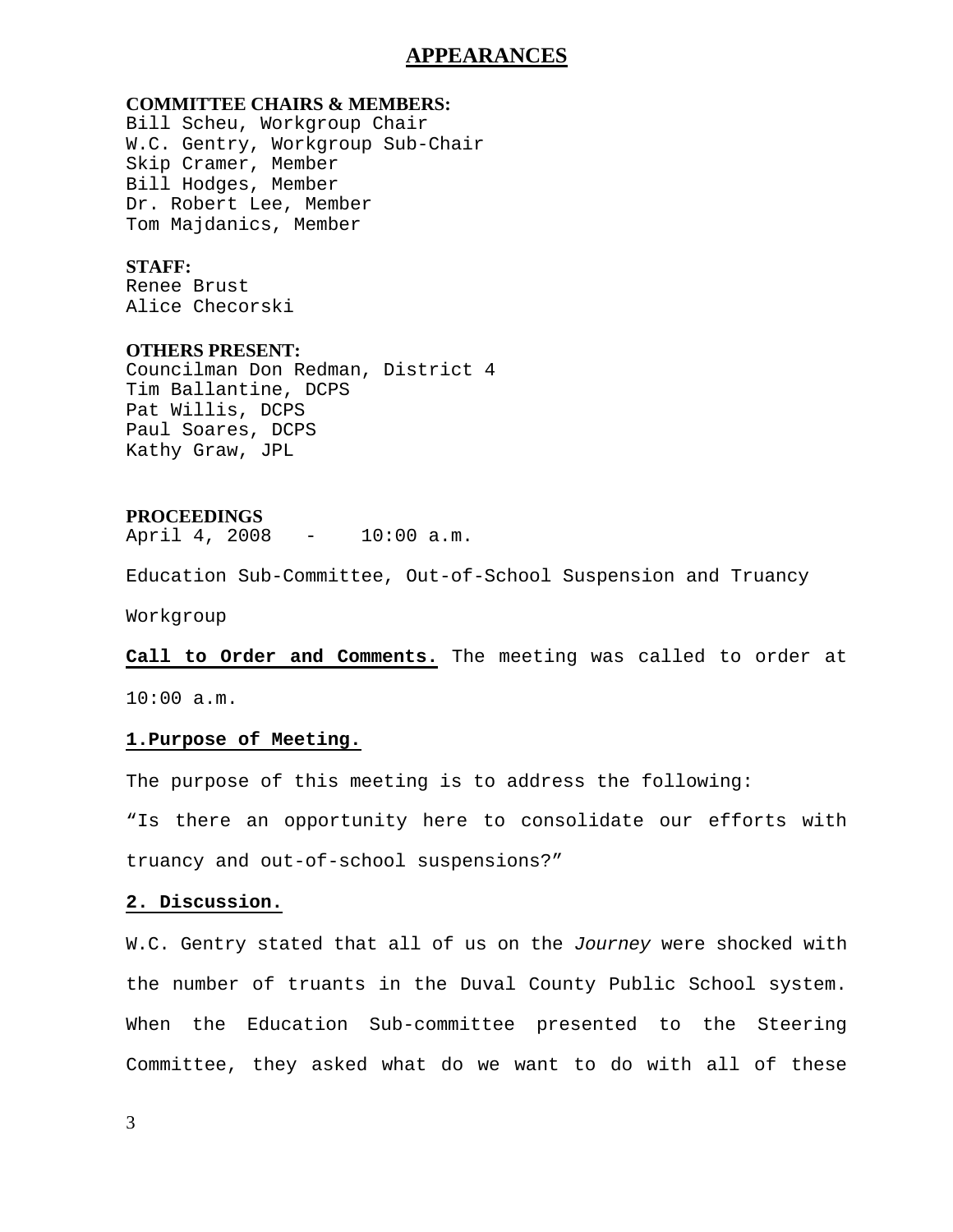children who are not in school. We heard from the police as to how they pick up the students but in the Truancy Centers, there is staff that is not very functional. Mr. Gentry and Renee Brust looked at the information and suggested an approach: is it feasible to merge the Truancy and Prevention Programs, to find the facilities and have the programs staffed with people who are able to assist with getting on Compass Odyssey and have the students keep up with their academics while they are not in school? It could be broken into a morning program designed for education and other appropriate training or assistance with a second program where they would perform community service and earn community service hours.

That is the concept we suggested as a format to look at. Mr. Gentry stated there are other issues such as facilities, where are we going to put these children and who is going to staff them. In the past, a faith-based program run by Reverend Gunn of St. Paul Missionary was successful. Are there enough facilities through the faith-based community and will they be able to deliver the education and training? It has to be a partnership with the Duval County Public Schools. A private partnership is more preferable because of the funding cuts DCPS is facing. The public sector would be ideal for the community service component.

Mr. Gentry stated he would like to see this committee recommend there be a policy against out-of-school suspensions. There should not be children suspended without being in school.

At this time, Bill Scheu asked the Duval County Public School representatives to address the workgroup.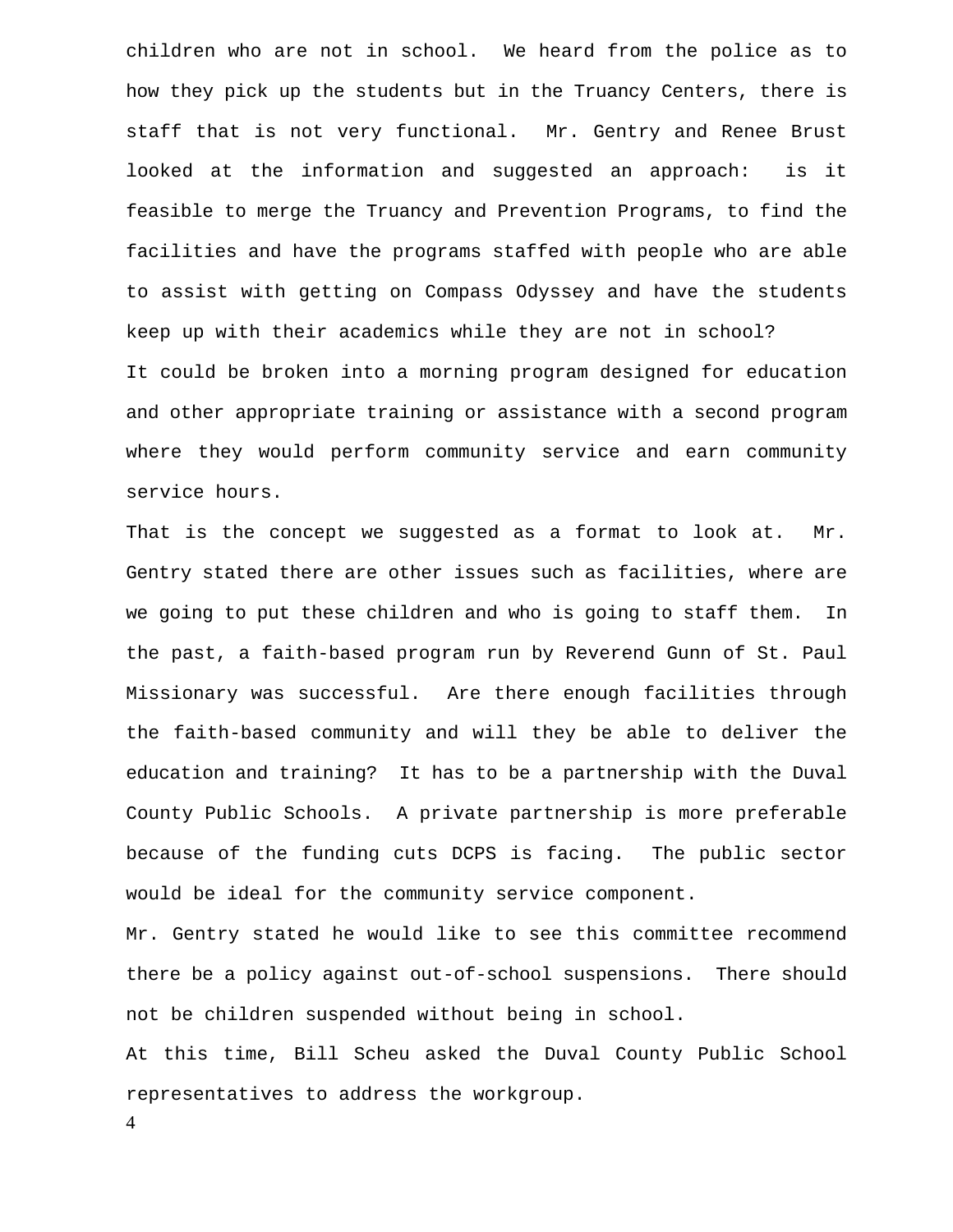Pat Willis, Deputy Superintendent, introduced Paul Soares, Operations Division, who can speak about facilities and Tim Ballantine who provided statistical information to the group. Ms. Willis asked what is the most effective way to address suspensions and truancy with our students. We need to continually address the academic needs of our students.

Mr. Ballantine stated we have provided the number of students suspended last year from each of our middle and high schools. There is no duplication within each month. Additionally, the same data appears on page 3 of his handout by grade level. On average, students are suspended for two days. Based on the data, it appears that over a 20-day period, about 10% of students are suspended. A chart of the four Truancy Centers with staffing information was provided. The cost of operating the centers in 2006-07 was \$576,625.48, serving 1,498 students during that time. In July 2007, DCPS established a 3-year contract for the **Compass Odyssey** software, 2 consultants and 1 technical advisor. The contracted personnel serve all middle and high schools except Paxon Academy and Stanton College Prep. Paxon is considering the program to support their advance placement program.

In the middle schools, it provides a full academic curriculum. For the high schools, it is course by course but does not cover the electives. Students can do course recovery to make up missed courses. They can come back after school hours and take courses until 9 p.m.

5 Bill Scheu asked if there is a core group of habitual student offenders. Ms. Willis replied there is a small percentage of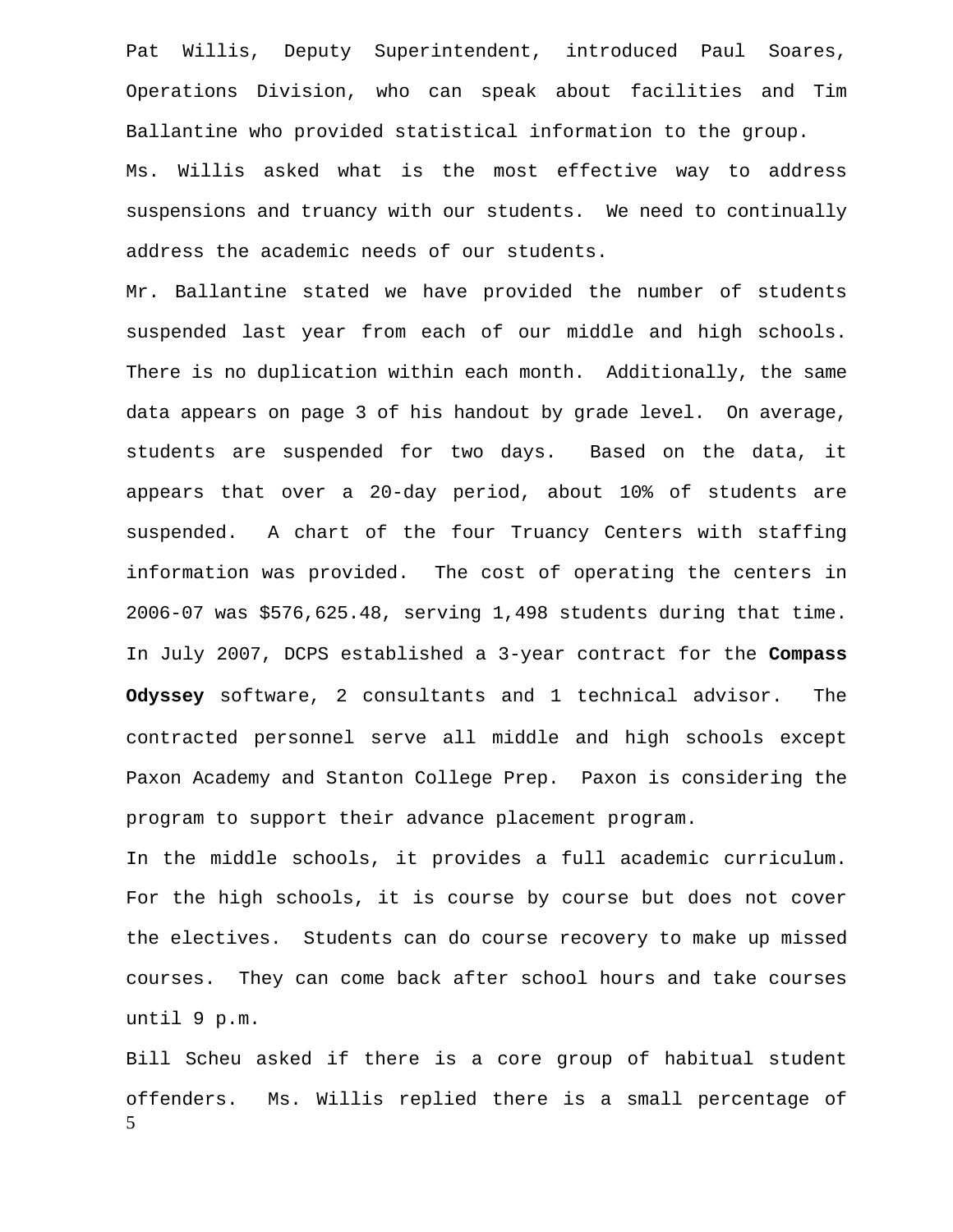students who are causing the problems in each school.

Bill Hodges noted that we have the highest rate of out of school suspensions in the State at the middle school level.

Skip Cramer reported that the data he worked with from the School Security Workgroup indicated about 15% of our school population was suspended. We were concerned with how this affects the population count that drives the funding. Are we losing dollars because these students are out of school and if so, can these dollars be recovered?

Pat Willis said that the FTE count is in October and February. There are very few students who are not counted at all since there is a 10-day window period during which they are counted.

At this time, Councilman Don Redman, District 4, addressed the workgroup. He stated for several years, we have been trying to get an OSS Program going. Reverend Gunn, St. Paul Missionary, has had a 99% success in his charge for students to do their work on computers. In his experience as school advisory chairman for Englewood High School, Councilman Redman found some students choose to be suspended. If we don't turn them around at that age, they are headed for destructions. We have the crime issue to look at as well as the students we are losing.

6 W.C. Gentry asked Councilman Redman what the correlation is between students who are truant and those who get suspended. Mr. Redman replied there are groups of the same students who miss classes and get in trouble on purpose just to get suspended. Pat Willis said we need to look at how do we meet the needs of these children socially, psychologically, etc. and what are we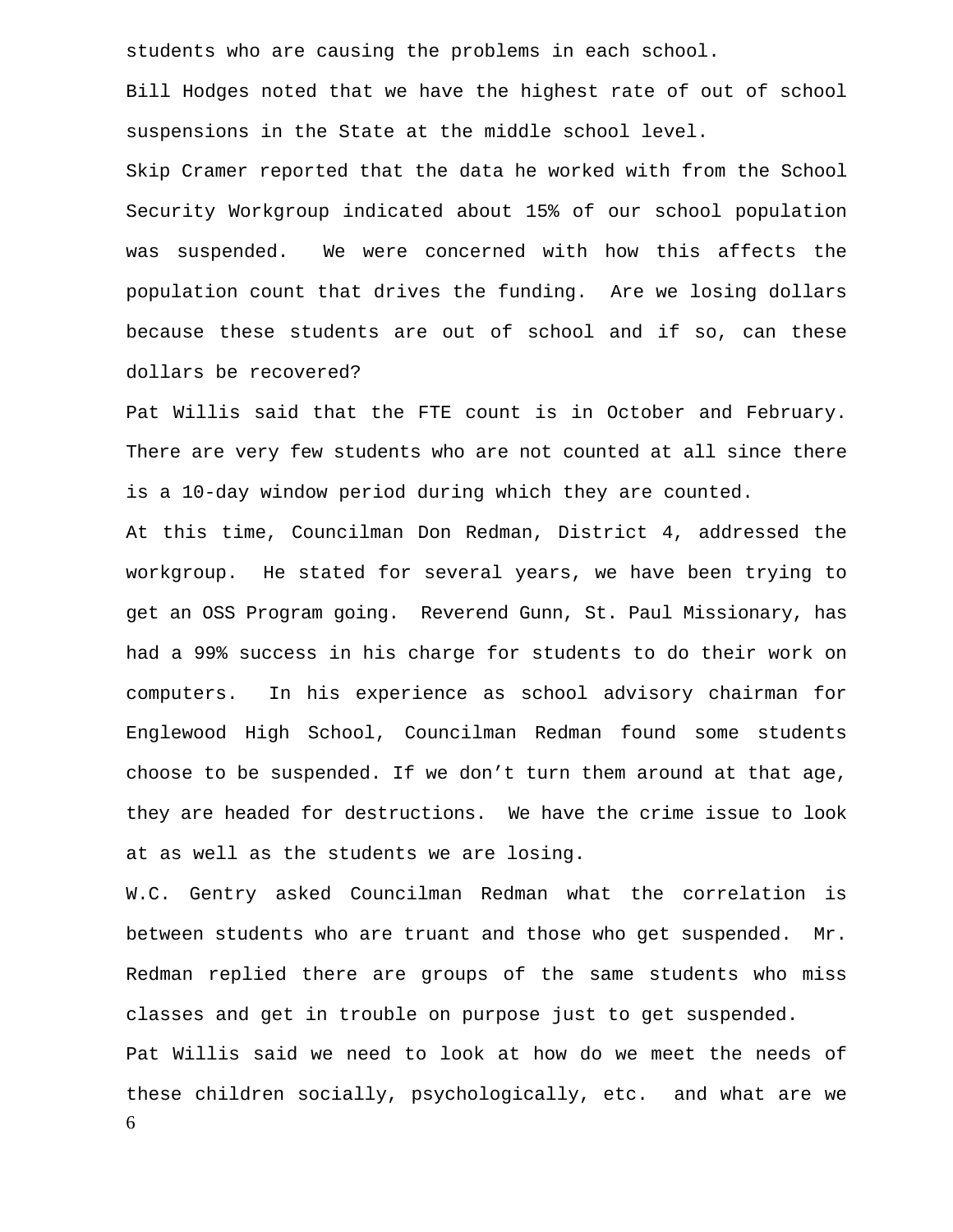not addressing so we don't have this recurring theme. This component is critical.

W.C. Gentry stated we have to be school-relevant. We have recommended increasing the number of social workers. His question is transportation to these programs. Councilman Redman said that according to Reverend Gunn, the parents were responsible for getting the children there in the Raines-Ribault area.

Paul Soares stated the real number of suspended students is about 300-400 per day. Transportation is not an inexpensive option. The workgroup discussed underused school facilities. Mr. Soares said we have to look at the school operation and how the transient group disrupts the basic operation. Some of the underused facilities need capital improvement to be considered as a site option. Using a non-profit center gives us the most "bang for the buck" and we will be paying mostly for staffing.

Pat Willis stated in grades 6-12, we could use one certificated person if we have computers. For more than 25 students, we need another person.

Renee Brust asked if Compass Odyssey is real time, or in other words is it what the other students are doing. Pat Willis replied that students using Compass Odyssey are taking actual courses. It is the responsibility of the administration and principals to make sure the students are not being punished academically.

7 The workgroup discussed the difference between suspended and truant students. Bill Scheu said the social workers are schoolbased. The Truancy Centers are being under utilized. Tom Majdanics reported that there are 2-3 students per center per day.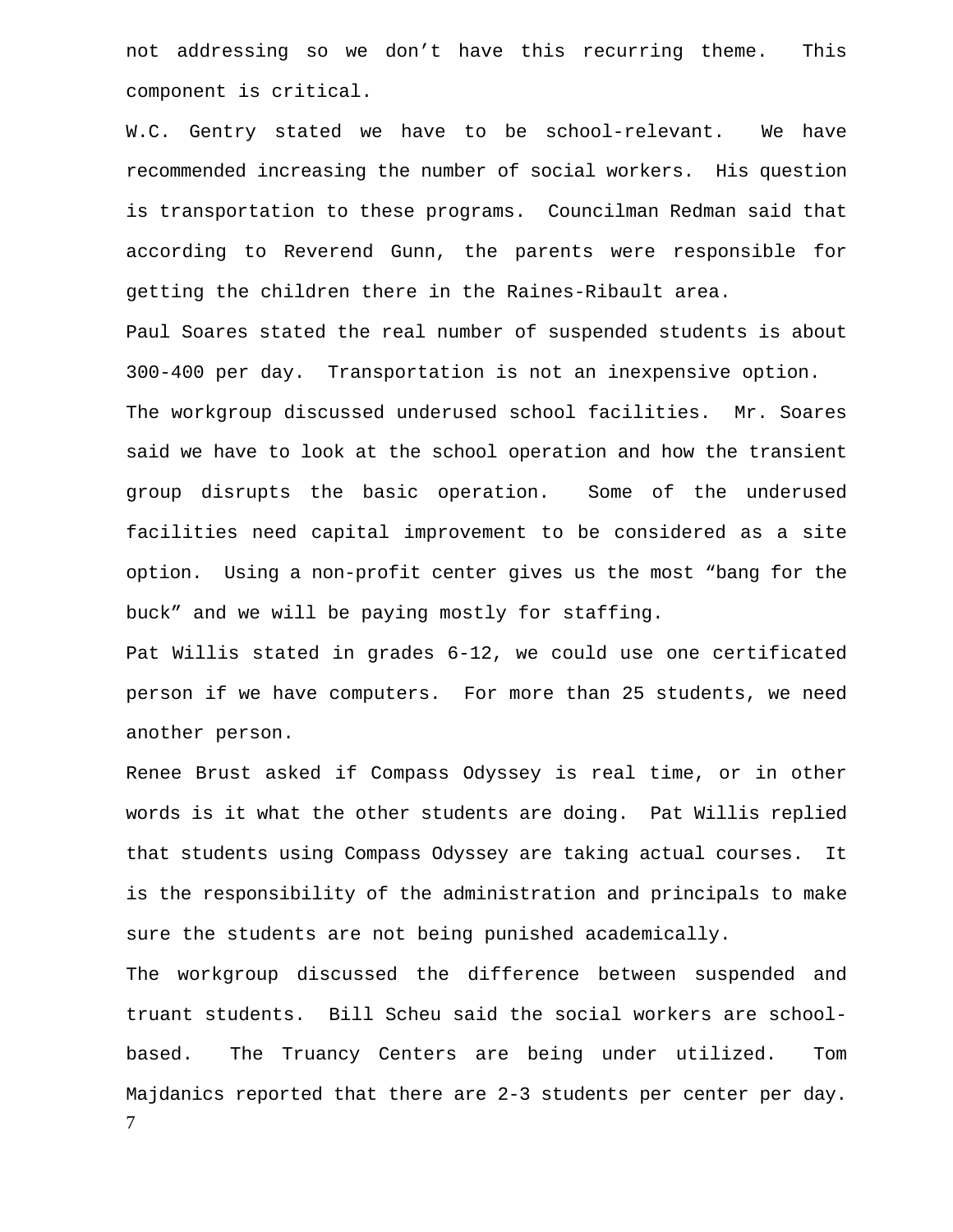With an annual cost of \$576,625.48 for Truancy Centers serving 1,500 students, it amounts to about \$400 per student.

Robert Lee said we are astounded by the out-of-school Suspension numbers compared to other counties. Have we looked into what other counties are doing that we are not doing. With a public versus private sector partnership, you can leverage dollars from the feds, etc.

W.C. Gentry said the hope is that the School Board will change its policy and we will greatly reduce the number of out of school suspensions.

Ms. Willis said the Code of Conduct has specific guidelines. She doesn't know why we are higher than other counties unless there are other entities involved when they count their numbers, which may be the case.

Bill Scheu said that the good staff at JCCI called other counties. Skip Cramer replied our in-school suspension rate places either  $2^{nd}$  or  $3^{rd}$  in the State as well. The recent Blueprint on Juvenile Justice indicates that the zero-tolerance policy has put a large number of students in the juvenile justice system. Dr. LaWanda Lavoira, a member of the commission, spoke to another workgroup about the report.

Tom Majdanics said it appears the district is using OSS to improve discipline. With 400 students a day being suspended, maybe reducing this number by one half would be more manageable. Pat Willis said we need to look at what is a "suspendable offense" at other districts and what multiple offenses get a student suspended.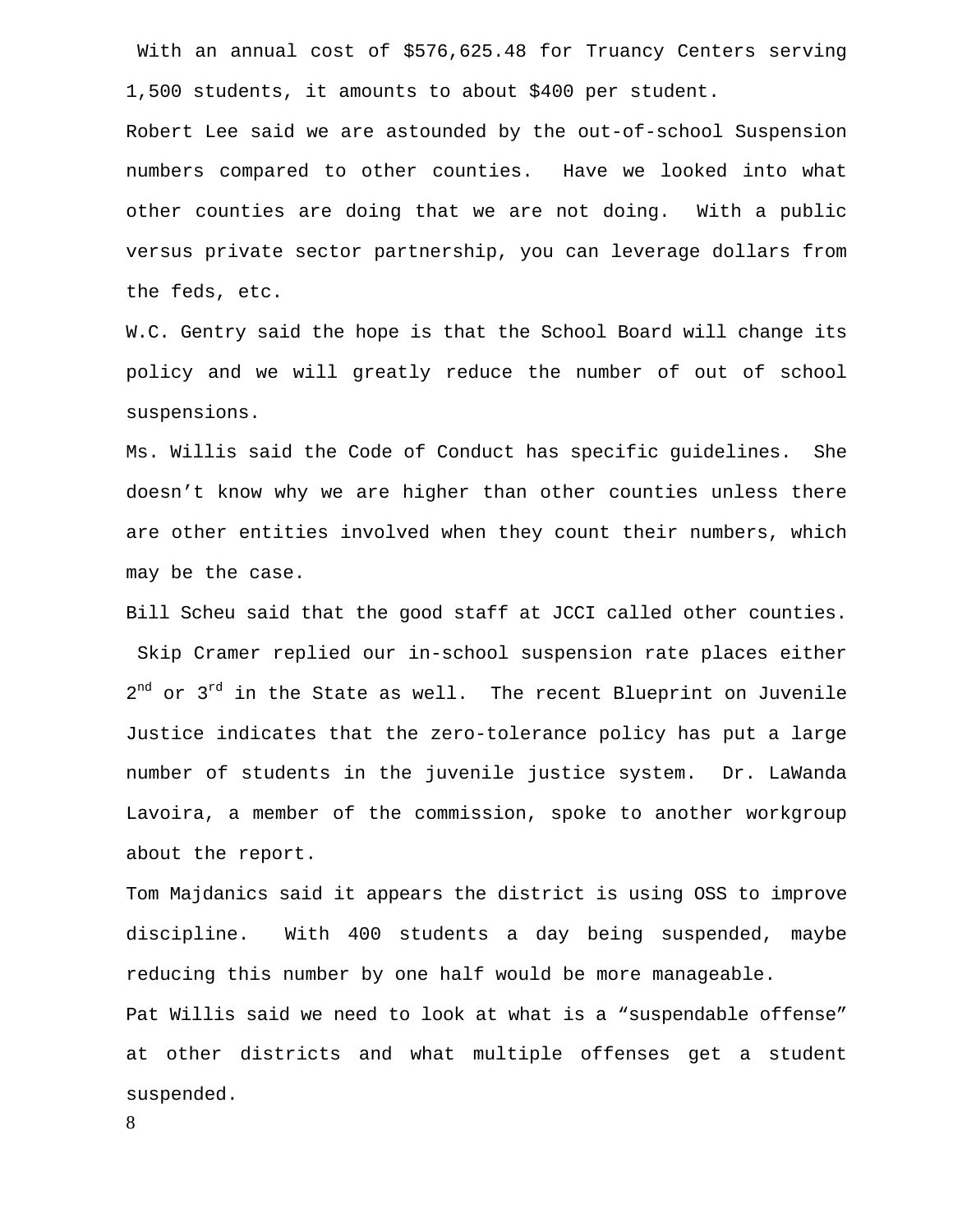Bill Hodges asked what is the time frame procedurally leading up to a suspension. Ms. Willis said that a disruptive student is charged with an offense; the assistant principal of student services call the student in; there is a place for the student's statement to be written. Based on the offense, the level of discipline is determined. The parent is called. At that time, a discussion about transportation will take place.

Skip Cramer suggested an independent study of out-of-school and in-school suspensions. The study may be useful to school systems statewide.

W.C. Gentry reported that the Steering Committee has already passed the recommendation that out-of-school suspensions not exceed other counties. How do we deal with current out-of-school suspensions to ensure our students are being educated and not warehoused?

Bill Hodges said that Hillsborough County did a study several years ago and he will bring it to the workgroup.

Bill Scheu stated our recommendation is that out-of-school suspensions be assigned to a non-profit partner with an educational component. It is also our recommendation that a study be funded so that at the end of a five-year period, we take a look at it again. We could recommend closing the Truancy Centers and use those funds for social workers, contracts and staff.

Councilman Redman said it is our goal to turn these students around and put them back into the classroom as functional students. It is a proven fact that if they get a diploma, they will be a better citizen.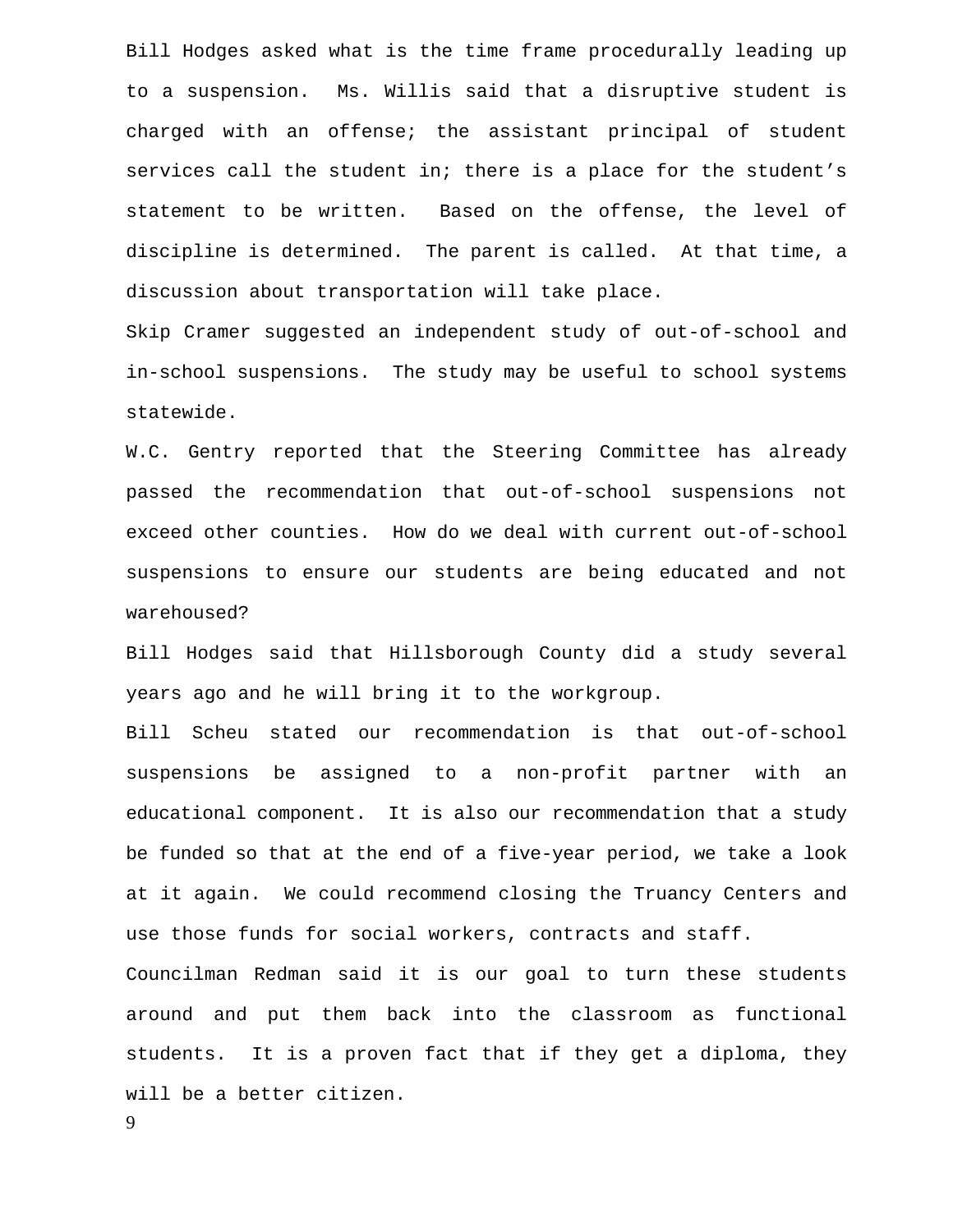Chairman Bill Scheu made a motion to explore a staffing model; determine how many facilities we will need on the basis of a public-private partnership and understand what the school policy on suspension is from a legal aspect.

Robert Lee added that there should be a component that we do a study with other counties. A recommendation should be imbedded about causation from a multitude of points outside of our scope. W.C. Gentry said we should keep in mind that the School Relevancy Workgroup is addressing some of these issues.

Renee Brust agreed we should include a funding request for the comprehensive study.

Skip Cramer said that FIE as well as a number of other private organizations can perform the study.

Additionally, W.C. Gentry said we should recommend that the underutilized truancy centers be closed.

Councilman Redman stated using community and council members, we could find about ten facilities in the faith-based community since quite a few organizations already conduct after-school programs. They will need reassurance of the re-occurring funding.

Paul Soares added there will be an IT hardware piece to include Compass Odyssey.